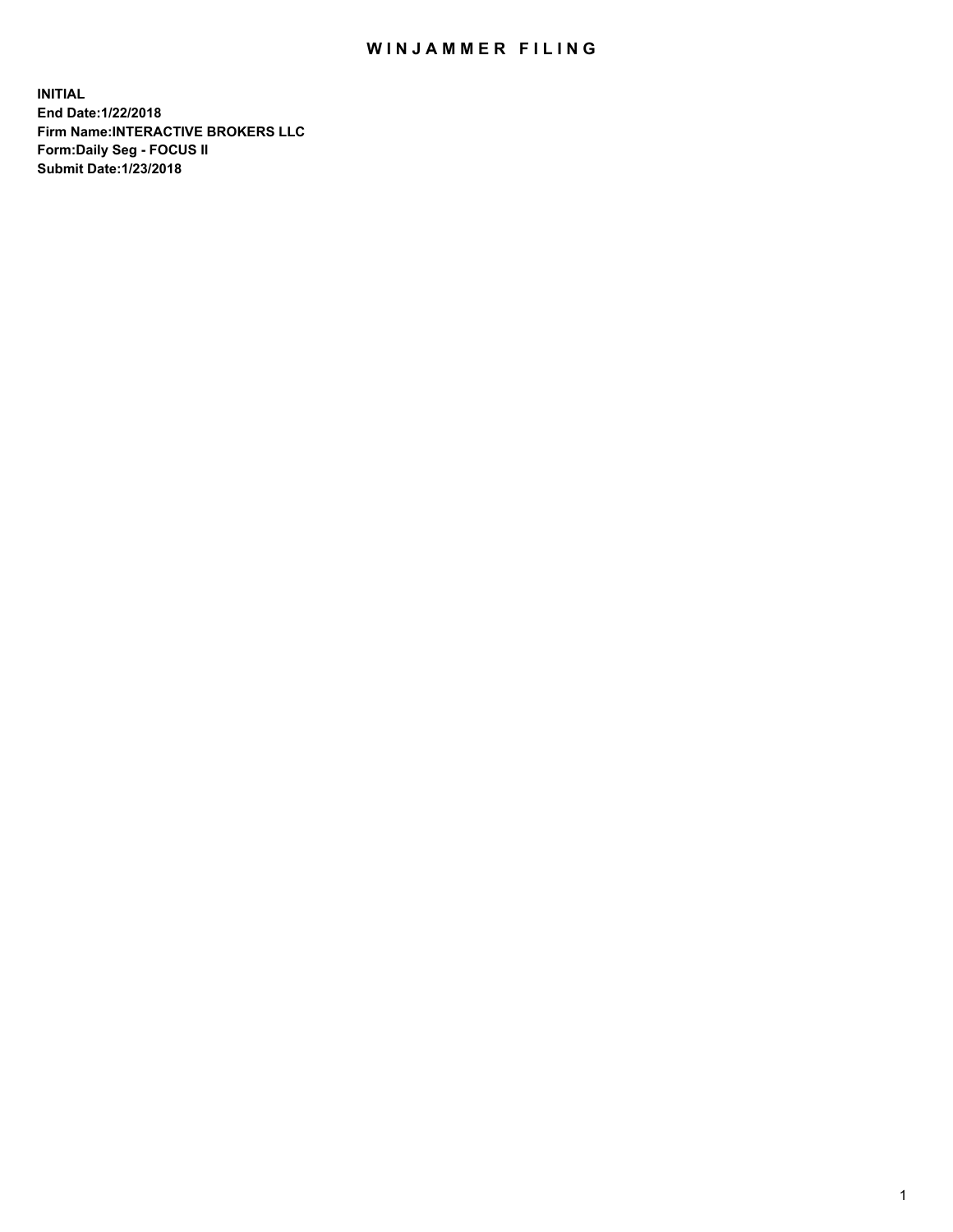## **INITIAL End Date:1/22/2018 Firm Name:INTERACTIVE BROKERS LLC Form:Daily Seg - FOCUS II Submit Date:1/23/2018 Daily Segregation - Cover Page**

| Name of Company<br><b>Contact Name</b><br><b>Contact Phone Number</b><br><b>Contact Email Address</b>                                                                                                                                                                                                                          | <b>INTERACTIVE BROKERS LLC</b><br>James Menicucci<br>203-618-8085<br>jmenicucci@interactivebrokers.c<br>om |
|--------------------------------------------------------------------------------------------------------------------------------------------------------------------------------------------------------------------------------------------------------------------------------------------------------------------------------|------------------------------------------------------------------------------------------------------------|
| FCM's Customer Segregated Funds Residual Interest Target (choose one):<br>a. Minimum dollar amount: ; or<br>b. Minimum percentage of customer segregated funds required:%; or<br>c. Dollar amount range between: and; or<br>d. Percentage range of customer segregated funds required between:% and%.                          | $\overline{\mathbf{0}}$<br>0<br>155,000,000 245,000,000<br>0 <sub>0</sub>                                  |
| FCM's Customer Secured Amount Funds Residual Interest Target (choose one):<br>a. Minimum dollar amount: ; or<br>b. Minimum percentage of customer secured funds required:%; or<br>c. Dollar amount range between: and; or<br>d. Percentage range of customer secured funds required between:% and%.                            | $\overline{\mathbf{0}}$<br>$\overline{\mathbf{0}}$<br>80,000,000 120,000,000<br>00                         |
| FCM's Cleared Swaps Customer Collateral Residual Interest Target (choose one):<br>a. Minimum dollar amount: ; or<br>b. Minimum percentage of cleared swaps customer collateral required:% ; or<br>c. Dollar amount range between: and; or<br>d. Percentage range of cleared swaps customer collateral required between:% and%. | $\overline{\mathbf{0}}$<br>$\overline{\mathbf{0}}$<br>0 <sub>0</sub><br><u>00</u>                          |

Attach supporting documents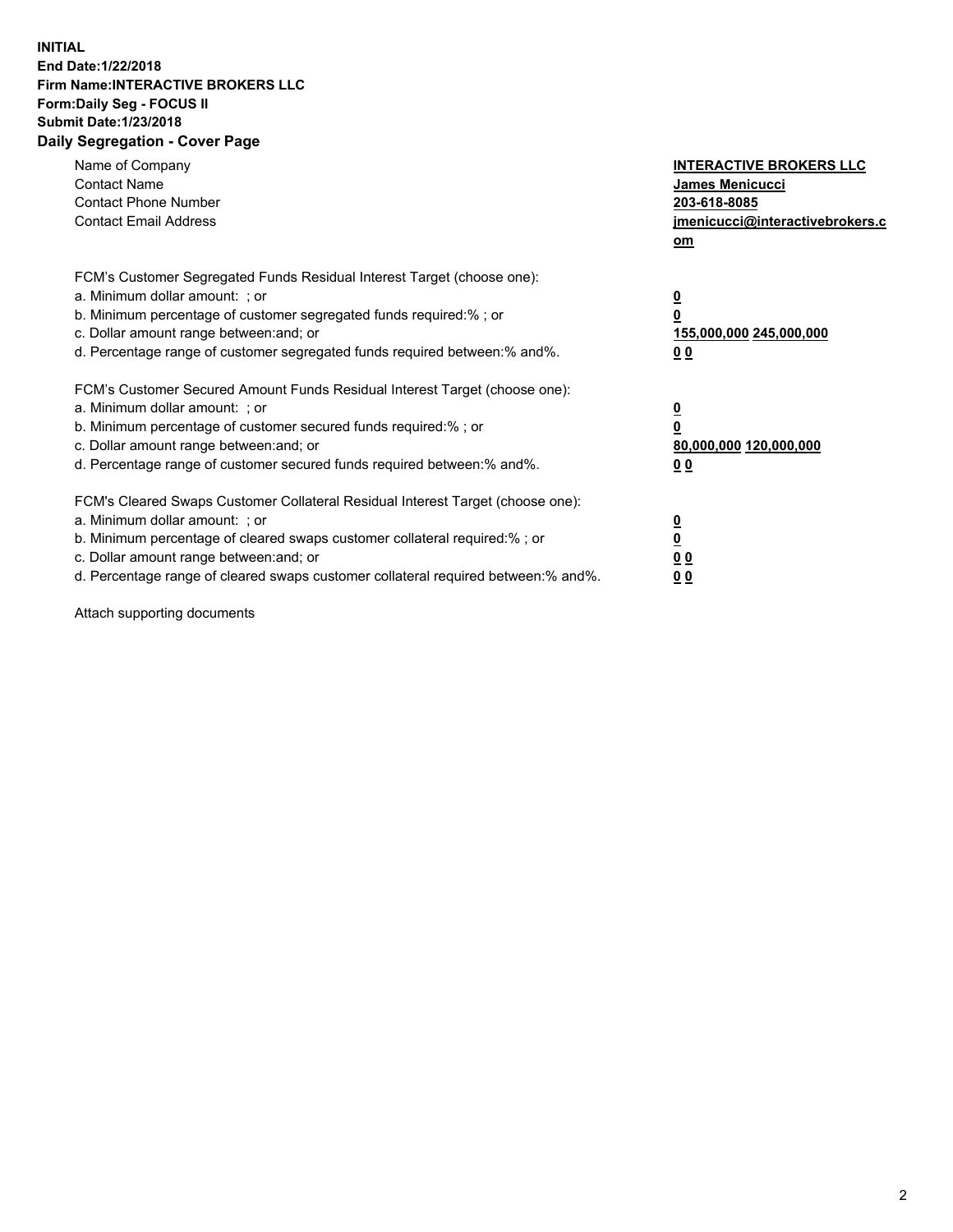## **INITIAL End Date:1/22/2018 Firm Name:INTERACTIVE BROKERS LLC Form:Daily Seg - FOCUS II Submit Date:1/23/2018 Daily Segregation - Secured Amounts**

|     | Daily Jegregation - Jeculed Aniounts                                                        |                                   |
|-----|---------------------------------------------------------------------------------------------|-----------------------------------|
|     | Foreign Futures and Foreign Options Secured Amounts                                         |                                   |
|     | Amount required to be set aside pursuant to law, rule or regulation of a foreign            | $0$ [7305]                        |
|     | government or a rule of a self-regulatory organization authorized thereunder                |                                   |
| 1.  | Net ledger balance - Foreign Futures and Foreign Option Trading - All Customers             |                                   |
|     | A. Cash                                                                                     | 512, 363, 497 [7315]              |
|     | B. Securities (at market)                                                                   | $0$ [7317]                        |
| 2.  | Net unrealized profit (loss) in open futures contracts traded on a foreign board of trade   | 38,385,092 [7325]                 |
| 3.  | Exchange traded options                                                                     |                                   |
|     | a. Market value of open option contracts purchased on a foreign board of trade              | 12,431 [7335]                     |
|     | b. Market value of open contracts granted (sold) on a foreign board of trade                | -51,272 [7337]                    |
| 4.  | Net equity (deficit) (add lines 1.2. and 3.)                                                | 550,709,748 [7345]                |
| 5.  | Account liquidating to a deficit and account with a debit balances - gross amount           | 2,750 [7351]                      |
|     | Less: amount offset by customer owned securities                                            | 0 [7352] 2,750 [7354]             |
| 6.  |                                                                                             |                                   |
|     | Amount required to be set aside as the secured amount - Net Liquidating Equity              | 550,712,498 [7355]                |
|     | Method (add lines 4 and 5)                                                                  |                                   |
| 7.  | Greater of amount required to be set aside pursuant to foreign jurisdiction (above) or line | 550,712,498 [7360]                |
|     | 6.                                                                                          |                                   |
|     | FUNDS DEPOSITED IN SEPARATE REGULATION 30.7 ACCOUNTS                                        |                                   |
| 1.  | Cash in banks                                                                               |                                   |
|     | A. Banks located in the United States                                                       | 65,199,860 [7500]                 |
|     | B. Other banks qualified under Regulation 30.7                                              | 0 [7520] 65,199,860 [7530]        |
| 2.  | Securities                                                                                  |                                   |
|     | A. In safekeeping with banks located in the United States                                   | 422,929,155 [7540]                |
|     | B. In safekeeping with other banks qualified under Regulation 30.7                          | 0 [7560] 422,929,155 [7570]       |
| 3.  | Equities with registered futures commission merchants                                       |                                   |
|     | A. Cash                                                                                     | $0$ [7580]                        |
|     | <b>B.</b> Securities                                                                        | $0$ [7590]                        |
|     | C. Unrealized gain (loss) on open futures contracts                                         | $0$ [7600]                        |
|     | D. Value of long option contracts                                                           | $0$ [7610]                        |
|     | E. Value of short option contracts                                                          | 0 [7615] 0 [7620]                 |
| 4.  | Amounts held by clearing organizations of foreign boards of trade                           |                                   |
|     | A. Cash                                                                                     | $0$ [7640]                        |
|     | <b>B.</b> Securities                                                                        | $0$ [7650]                        |
|     | C. Amount due to (from) clearing organization - daily variation                             | $0$ [7660]                        |
|     | D. Value of long option contracts                                                           | $0$ [7670]                        |
|     | E. Value of short option contracts                                                          | 0 [7675] 0 [7680]                 |
| 5.  | Amounts held by members of foreign boards of trade                                          |                                   |
|     | A. Cash                                                                                     | 174,499,660 [7700]                |
|     | <b>B.</b> Securities                                                                        | $0$ [7710]                        |
|     | C. Unrealized gain (loss) on open futures contracts                                         | 6,786,130 [7720]                  |
|     | D. Value of long option contracts                                                           | 12,431 [7730]                     |
|     | E. Value of short option contracts                                                          | -51,272 [7735] 181,246,949 [7740] |
| 6.  | Amounts with other depositories designated by a foreign board of trade                      | 0 [7760]                          |
| 7.  | Segregated funds on hand                                                                    | $0$ [7765]                        |
| 8.  | Total funds in separate section 30.7 accounts                                               | 669,375,964 [7770]                |
| 9.  | Excess (deficiency) Set Aside for Secured Amount (subtract line 7 Secured Statement         | 118,663,466 [7380]                |
|     | Page 1 from Line 8)                                                                         |                                   |
| 10. | Management Target Amount for Excess funds in separate section 30.7 accounts                 | 80,000,000 [7780]                 |
| 11. | Excess (deficiency) funds in separate 30.7 accounts over (under) Management Target          | 38,663,466 [7785]                 |
|     |                                                                                             |                                   |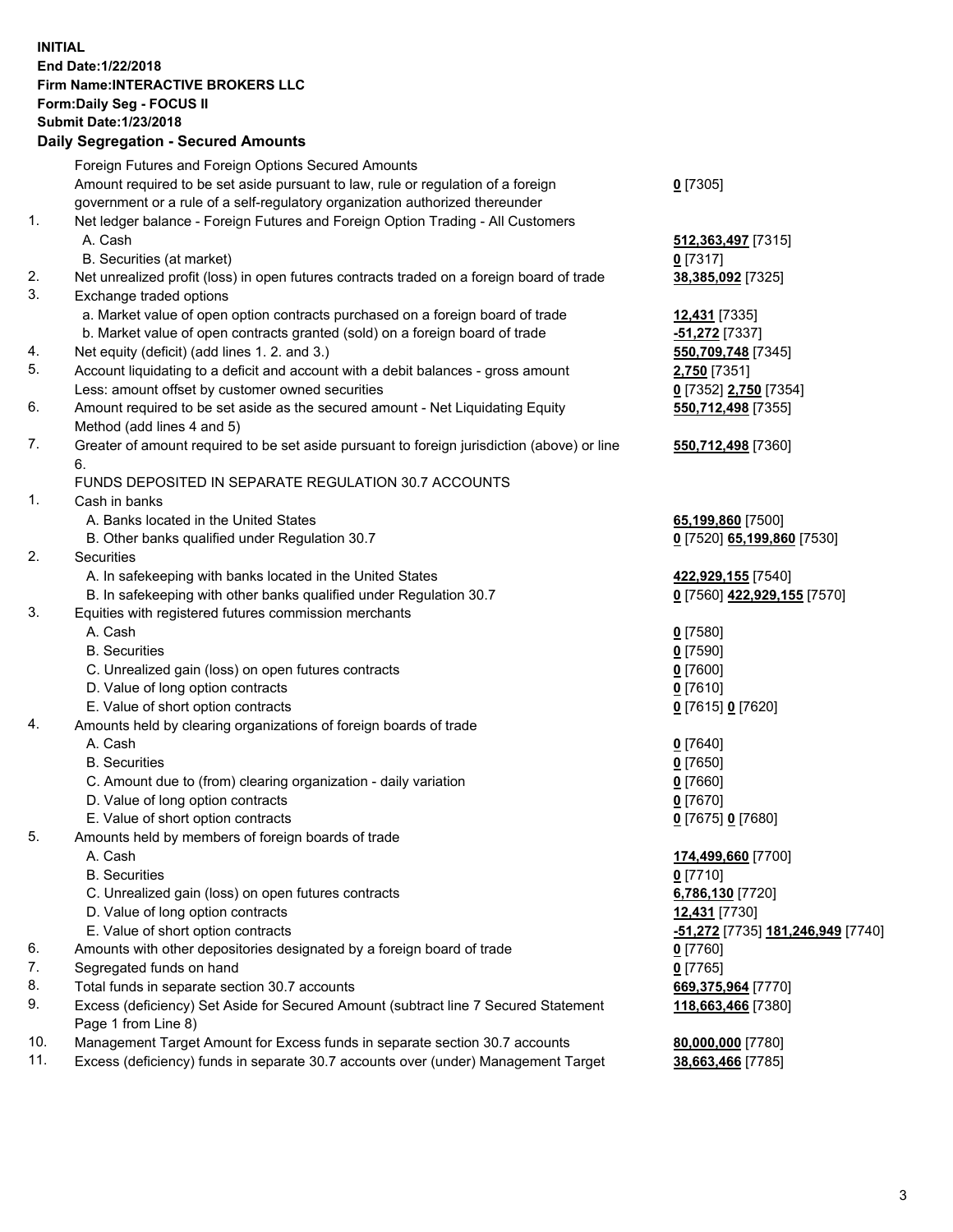**INITIAL End Date:1/22/2018 Firm Name:INTERACTIVE BROKERS LLC Form:Daily Seg - FOCUS II Submit Date:1/23/2018 Daily Segregation - Segregation Statement** SEGREGATION REQUIREMENTS(Section 4d(2) of the CEAct) 1. Net ledger balance A. Cash **4,608,756,327** [7010] B. Securities (at market) **0** [7020] 2. Net unrealized profit (loss) in open futures contracts traded on a contract market **-107,564,205** [7030] 3. Exchange traded options A. Add market value of open option contracts purchased on a contract market **260,814,412** [7032] B. Deduct market value of open option contracts granted (sold) on a contract market **-307,548,298** [7033] 4. Net equity (deficit) (add lines 1, 2 and 3) **4,454,458,236** [7040] 5. Accounts liquidating to a deficit and accounts with debit balances - gross amount **269,715** [7045] Less: amount offset by customer securities **0** [7047] **269,715** [7050] 6. Amount required to be segregated (add lines 4 and 5) **4,454,727,951** [7060] FUNDS IN SEGREGATED ACCOUNTS 7. Deposited in segregated funds bank accounts A. Cash **640,093,804** [7070] B. Securities representing investments of customers' funds (at market) **2,826,105,915** [7080] C. Securities held for particular customers or option customers in lieu of cash (at market) **0** [7090] 8. Margins on deposit with derivatives clearing organizations of contract markets A. Cash **22,315,328** [7100] B. Securities representing investments of customers' funds (at market) **1,231,258,885** [7110] C. Securities held for particular customers or option customers in lieu of cash (at market) **0** [7120] 9. Net settlement from (to) derivatives clearing organizations of contract markets **-17,199,465** [7130] 10. Exchange traded options A. Value of open long option contracts **260,717,115** [7132] B. Value of open short option contracts **-307,460,309** [7133] 11. Net equities with other FCMs A. Net liquidating equity **0** [7140] B. Securities representing investments of customers' funds (at market) **0** [7160] C. Securities held for particular customers or option customers in lieu of cash (at market) **0** [7170] 12. Segregated funds on hand **0** [7150] 13. Total amount in segregation (add lines 7 through 12) **4,655,831,273** [7180] 14. Excess (deficiency) funds in segregation (subtract line 6 from line 13) **201,103,322** [7190] 15. Management Target Amount for Excess funds in segregation **155,000,000** [7194] **46,103,322** [7198]

16. Excess (deficiency) funds in segregation over (under) Management Target Amount Excess